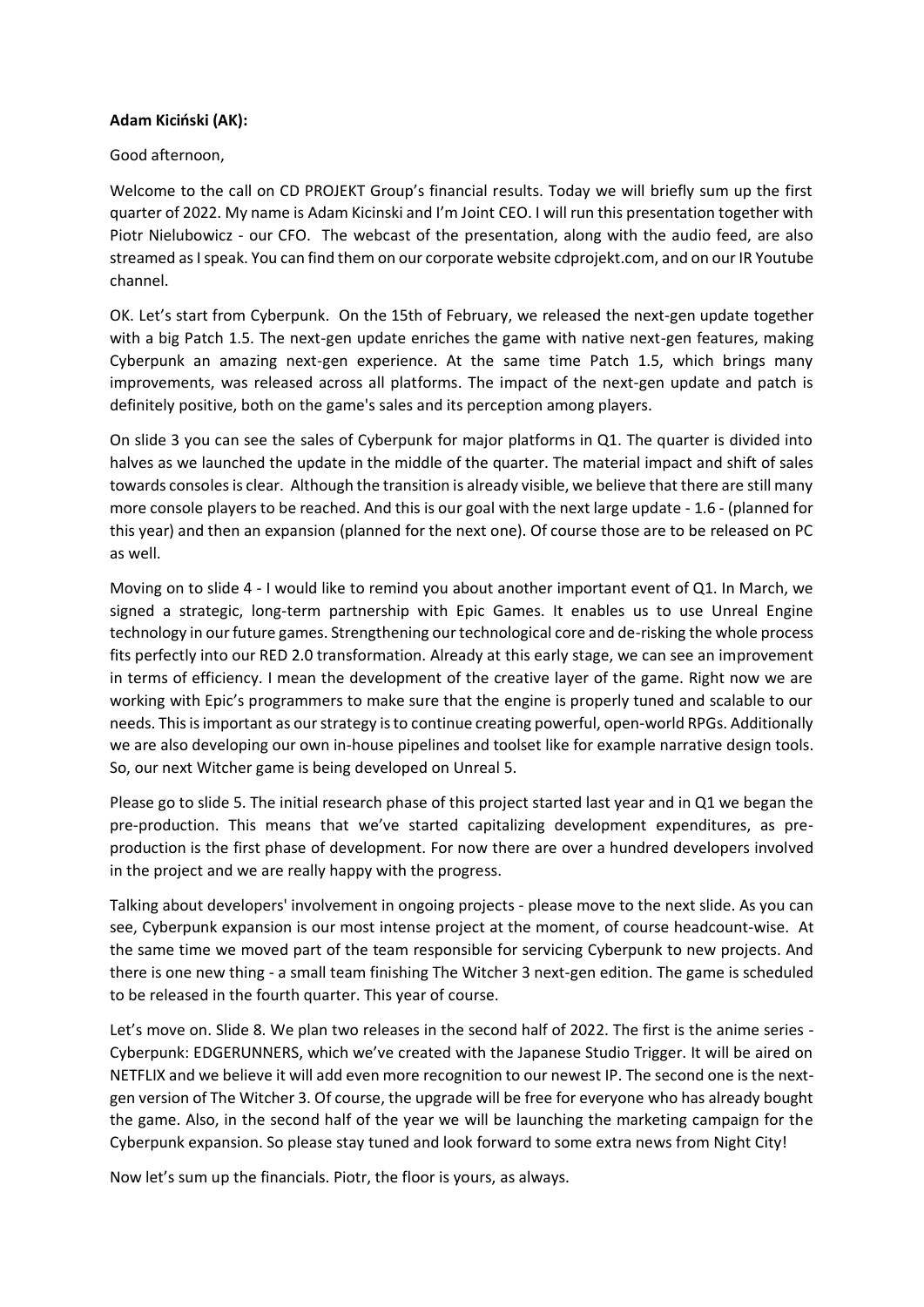## **Piotr Nielubowicz (PN):**

Thank you.

Now I will guide you through our results for the first quarter of 2022. Let's start with page 10 - Consolidated Profit and Loss account.

In total our Sales revenues reached 216 million PLN – which is 9% more than our previous best-ever first quarter in 2021. However, what is even more important, the structure of our group revenues was changed towards further increasing the share of revenues from our own products - which stand for the most profitable part of the business. It is also worth mentioning that the comparative period was the time immediately following the premiere of Cyberpunk when we still observed the high curve of post-release sales of the game. This year during Q1 - thanks to the release of the next-gen edition of Cyberpunk - our revenues from sales of products reached nearly 174 million and grew by 19% versus the first quarter of 2021.

At the same time revenues from sales of goods and materials - mainly representing GOG and our merchandise store activity decreased. The main measurable reasons for that are:

First, revenues booked by GOG on the PC version of Cyberpunk came naturally lower this year as the next-gen update mostly influenced our console sales,

Second, GWENT related revenue attributable to GOG also decreased after the consortium agreement was terminated,

And third, this year the digital store recorded lower revenues from new releases from external partners as some of the new releases planned for Q1 were moved to future periods, and also suspension of sales to Russia and Belarus added a bit on top of the above.

Costs of products and services sold amounted to 18 million PLN. Both this and last year most of the amount comes from depreciation of past expenditures on development of Cyberpunk. However this year, unlike last year, we no longer have depreciation of initial Gwent development expenditures which had already been fully depreciated by the end of 2021.

Costs of goods and materials sold came mostly from GOG and decreased in line with sales - or even a bit more.

All in all, our gross profit from sales exceeded 168 million PLN - which is one fourth more than a year ago.

Moving to the operating costs: in 2022 our selling costs decreased to 61 million PLN. The high amount in Q1 2021 was largely influenced by Cyberpunk servicing activity which - as we indicated previously is to decrease this year. At the same time costs associated with - broadly speaking - our Cyberpunk publishing activity increased to over 21 million as a consequence of the next-gen release related communication and promotion.

Next line - In Q1 2022 we also saved on the G&A costs. The decrease was driven by two main factors:

first, among others, we include in this line item costs related to the valuation of the incentive program based on CDR stock - which declined due to the change in our estimates regarding meeting results goals of the program - which had been done as of the end of 2021.

second, decrease of early phase research costs related to our future products - that was recorded parallel to the increase of expenditures on capitalized projects in development.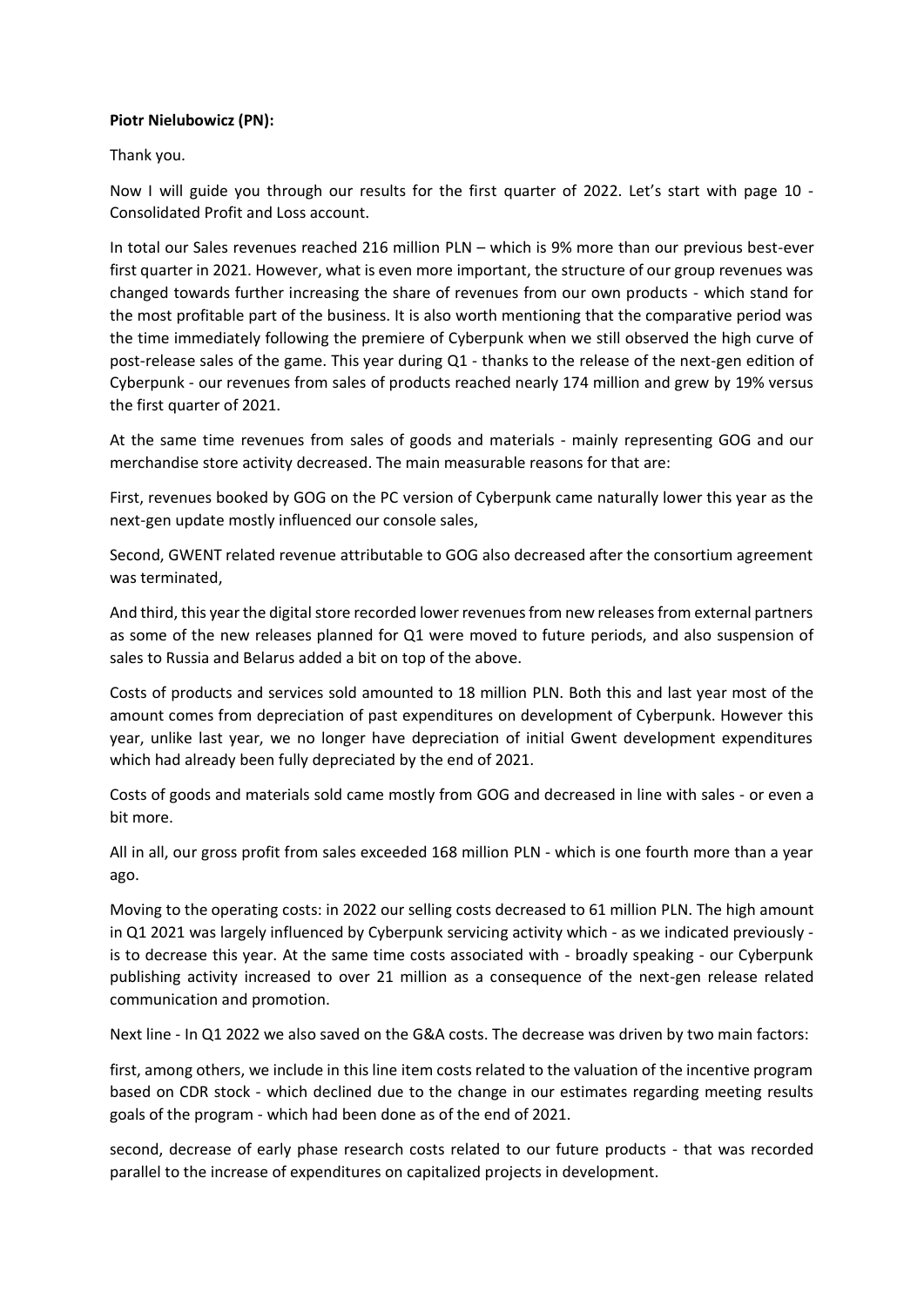Moving further, this year the result on financial activity was more favorable to us mainly due to the recent increase in interest rates allowing us to add over 6 million PLN to the total result.

At the same time the reported income tax for the period and the effective tax rate was higher than what we had observed in previous quarters. The increase was mainly caused by withholding taxes paid abroad by our international licensees. Having received confirmations of withholding tax payments this year, based on existing treaties on double taxation, we deducted from our local corporate tax liabilities as much as was allowed. Obviously, the local R&D and IP Box tax regimes which allow for preferential local taxation give us less capacity to deduct foreign withholding taxes. An excess of withholding tax that was not possible to be deducted locally was recorded in our P&L statement. The total amount of such excess in Q1 this year reached nearly 16 million PLN. This amount is related mainly to payments of licenses we received after the premiere of Cyberpunk on which respective tax payment confirmations were delivered to us this year.

Based on the share of our business partners from whom we received the tax payment confirmations in Q1, I estimate that we might already be close to half of the total excess withholding tax amount we may see later this year - presumably mostly in Q2. This is obviously a rough estimation and the final amount will depend on actual tax payment confirmations to be received from our licensees.

All in all, our net profit for the first quarter of 2022 reached 69 million PLN and was over two times higher than the net profit for the first quarter of last year. While GOG posted neutral results, most of the profit was generated by CD PROJEKT RED.

Let's now move to the next slide – number 11 – our consolidated Balance sheet.

In Q1 of 2022 our balance of expenditures on development projects increased by nearly 17 million PLN. This figure represents the balance of new expenditures on development projects of the quarter that reached over 35 million PLN less depreciation of past projects in the amount of 18 million PLN.

Other fixed assets were at a relatively stable level over the last quarter so there is nothing in particular I would like to comment on here.

At the same time, among working assets, our receivables decreased by nearly 57 million PLN - which is due to a natural annual cycle after Q4.

The total value of cash, deposits and t-bonds included in the three positions marked with an asterisk is summed up under the table to the amount of 1 billion and 262 million PLN as of the end of march 2022. This means that our financial reserves grew by 108 million PLN during the past quarter.

Let's go to the other part of the balance sheet - slide 12.

As of the end Q1, our Group Equity had a value of nearly 1 billion 960 million PLN and grew by nearly 66 million PLN - mainly driven by our profits for the period.

Another change among our Liabilities section actually involved liabilities themselves which increased by nearly 34 million PLN. This was related mainly to CD PROJEKT RED, its operating business and purchases of fixed assets done at the end of the quarter as well as updated revaluation of instruments hedging the currency risk.

And this time there is finally not much to elaborate on our provisions. We no longer have any postrelease sales provisions. Costs provisions slightly decreased by nearly 10 million PLN. At the same time provisions for bonuses - mostly based on our results - increased in line with Q1 profits. The total amount still includes 2021 team bonuses that had not been paid by the end of March.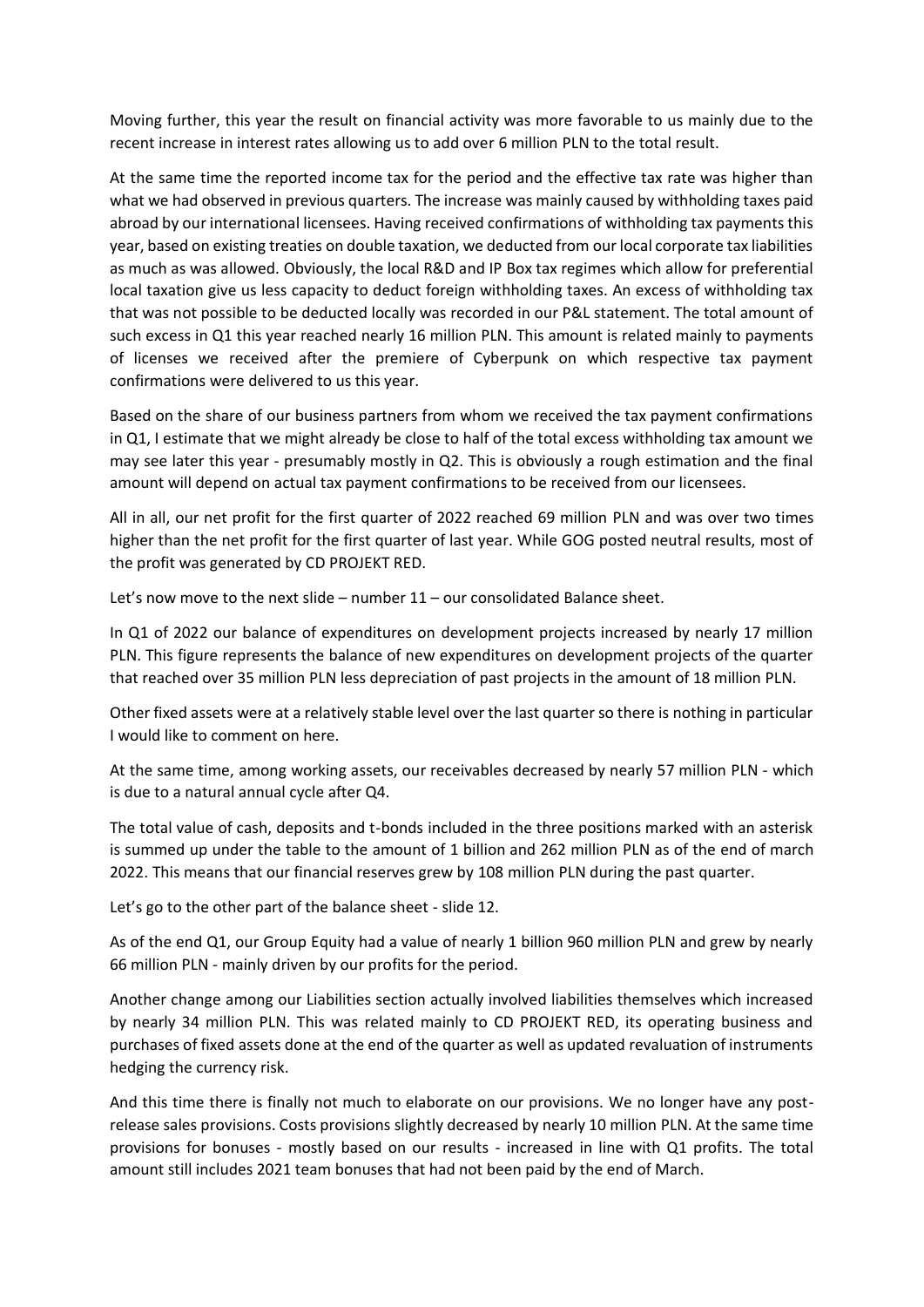Now please go to the next page number 13.

CD PROJEKT RED's expenditures on Research, Development, and Service of released games - presented quarterly to better show the changes recently happening at the studio.

The purple part represents our total costs of servicing our released games – mainly Cyberpunk and Gwent. The amount related to Gwent is relatively stable while the Cyberpunk allocation declined leading us finally to the release of patch 1.5 along with the next-gen version of Cyberpunk. At the same time the proportion of the team and therefore the total expenditures related to future projects keeps constantly growing. It is represented by both the green slice – early phase research costs - and the blue part – development phase of new projects.

And now – our simplified cash flow on slide 14.

Cash wise 69 million PLN of net book profit for the period was supported by:

- the nearly 22 million PLN of P&L included depreciation for the period,

- 44 million reduction of receivables that we collected in Q1,

- and 11 million PLN change of non-financial, operational liabilities and provisions.

Two main outgoing cash drivers not included directly in the P&L statement and the adjustments I just mentioned were expenditures on development projects - in cash terms, nearly 28 million PLN, and purchases of intangible and tangible fixed assets.

Altogether our financial reserves increased by 108 million PLN up to 1 billion and 262 million PLN in cash, bank deposits and T-bonds as of the end of March 2022.

This leads us directly to the recent announcement on the board's recommendation on allocation of results reported for 2021. Keeping in mind our current cash position, planned developments and investments, yesterday the board of CD PROJEKT recommended to allocate 135 million PLN to the reserve capital and to pay out a dividend of nearly 101 million PLN.

We continue to believe that dividend is the most straightforward, instant and democratic way of sharing profits with all the shareholders on the same terms.

That's all from me for now – thank you for your attention.

Let's now move on to the Q&A.

**Q1:** Firstly, I was going to ask – although it's not a large number – there's a relatively large team at Spokko; bigger, for instance, than the team at Molasses Flood. I'm a bit surprised that that's as noticeable a part of the total development team. Secondly, you mentioned that you had begun capitalizing work on new projects, such as a future Witcher game. Did that begin at the beginning of January or during the quarter? And finally, on working capital – last year was kind of unusual, because we had Cyberpunk at the end of the year. I was thinking you might have a bigger capital position because the next-gen version came out halfway through the quarter, and therefore there'd be receivables coming in. Can you explain a bit more why you have a big inflow? Is it purely because Q4 sees large numbers? I forget quite how it looks, but I was expecting the opposite – that there'd be money still to come in from next-gen sales in the second half of the quarter. Thank you.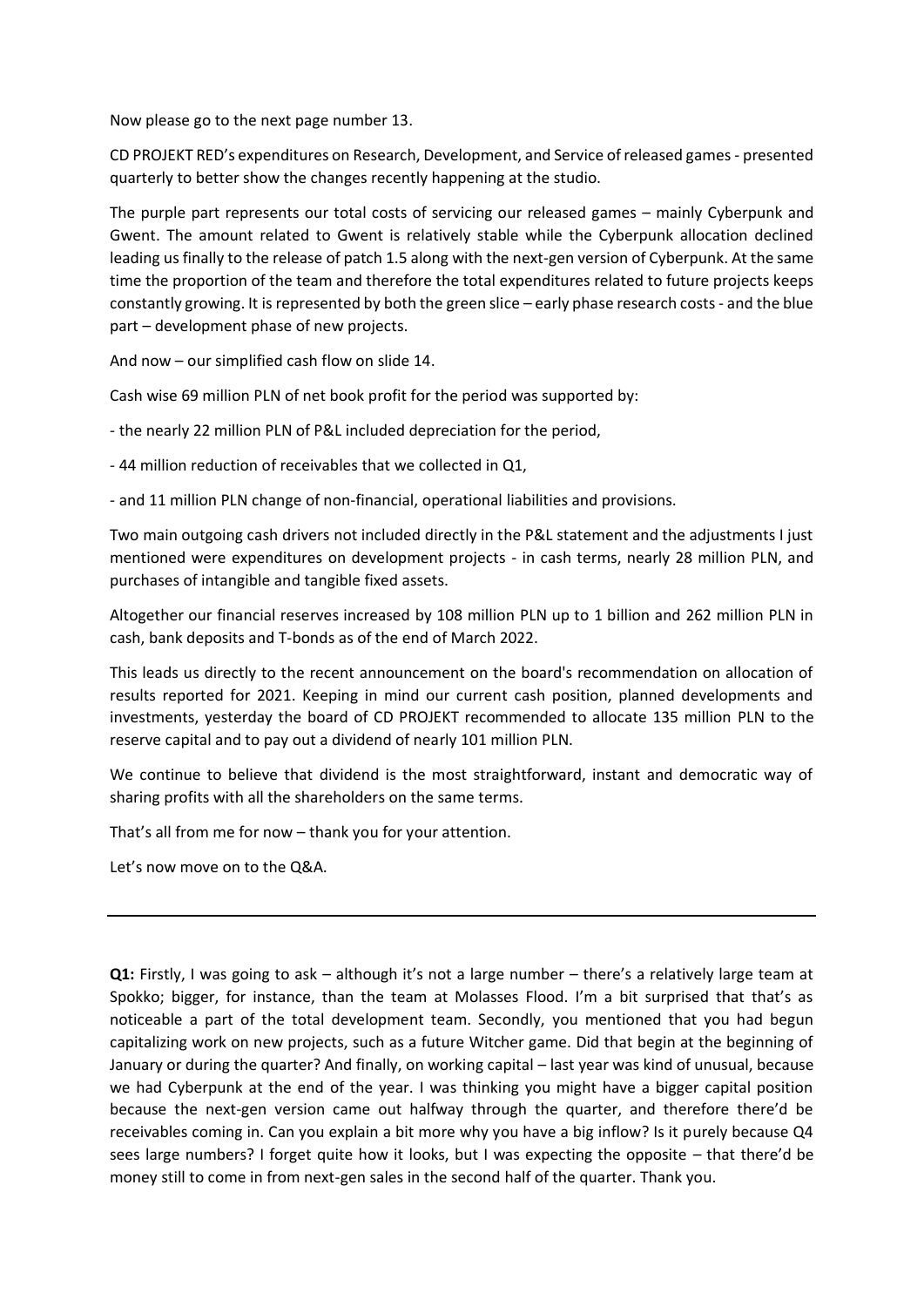**AK:** Thank you for questions; Adam here. I'll take the first one and Piotr will take the second and the third. So, when it comes to Spokko – first and foremost, they keep working on The Witcher: Monster Slayer, which just had a major update – literally hours ago. At the same time Spokko is working on a new project. It's at an early research phase, but they're working on something else as well. That's why the size of the team is as it is.

**PN:** So, when did we begin capitalizing the next Witcher project? It was at the end of the first quarter; as far as I remember that was in March, and this influenced March numbers – so, at the end of the quarter rather than at the beginning. And regarding inflows from the next-gen edition on consoles – honestly speaking, I do not precisely remember what the payment terms are regarding console platform owners – whether the revenues for February were already paid by the end of March, or whether they skipped to the beginning of April, so I cannot precisely answer the question. At the same time, it's a bit difficult to distinguish whether the decrease in receivables which we recorded and presented was only related to the annual cycle  $-1$  believe that was the main reason, and most  $Q1$ revenues were still presented in the receivables line.

**Q1:** If you permit me one follow-up of a more general nature – regarding the first expansion to Cyberpunk – you said in the past that in hindsight – you delivered a lot of playtime with the expansions to The Witcher, and that perhaps you could have charged more for them, and indeed do more expansions. Can you say anything about your ambitions regarding the scope of the expansions for CP, and pricing? We're seeing expansions for premium games costing \$40 now – which would be a lot more than for The Witcher. Thank you.

**AK:** Actually, it's too early. We want to announce the title later this year. Then we'll talk more about the pricing, about the content; the whole concept. It's too early to share this information. Of course, we have everything planned, but we do not to reveal just one fact – then gamers will run with it and discuss it. We prefer to provide gamers and investors with a nice initial package at the start of the campaign.

**Q2:** Good evening guys; I've got a few. First of all, on slide 3 you showed the boost to console units from the launch of the next-gen version of Cyberpunk. Was that driven by a spike in the second half of February/beginning of March which had already subsided before the end of Q1? In which case – is the run rate of sales in the two months since the end of March more like the long-term run rate we saw at the beginning of the year, into February? Could you give us some kind of color on how that is shaping up? Second question – can you give us an indication on what proportion of revenues from sales of products came from Cyberpunk – a rough percentage there? And then – should we expect the expenditures on development projects in the cash flow to step up notably in the coming quarters as you capitalize the work on new Witcher projects? Or is that not large enough to make that much of a difference? I'm trying to understand how we should think about modeling that in the coming quarters.

**PN:** Yes, the first question regarding revenues from the next-gen version of Cyberpunk – I would repeat what we already said during our annual conference; yes - the initial revenues in February seem like a natural "new release" spike; later on, the revenues from the next-gen version stabilized. However, what we see after a couple of weeks following the release – on the Sony digital storefront, for example, as digital revenues are easiest for us to monitor – is that revenues attributable to the next-gen version are significantly higher than what we're still observing for the old-gens. From this perspective it seems we've been offering the product to a new group of customers who are interested in the next-gen experience. The second question concerned stepping up expenditures on development projects. We do not give precise guidance on what the future would bring, but I believe the charts I presented, showing the trends over the past five quarters, reveal the direction. The more people work on new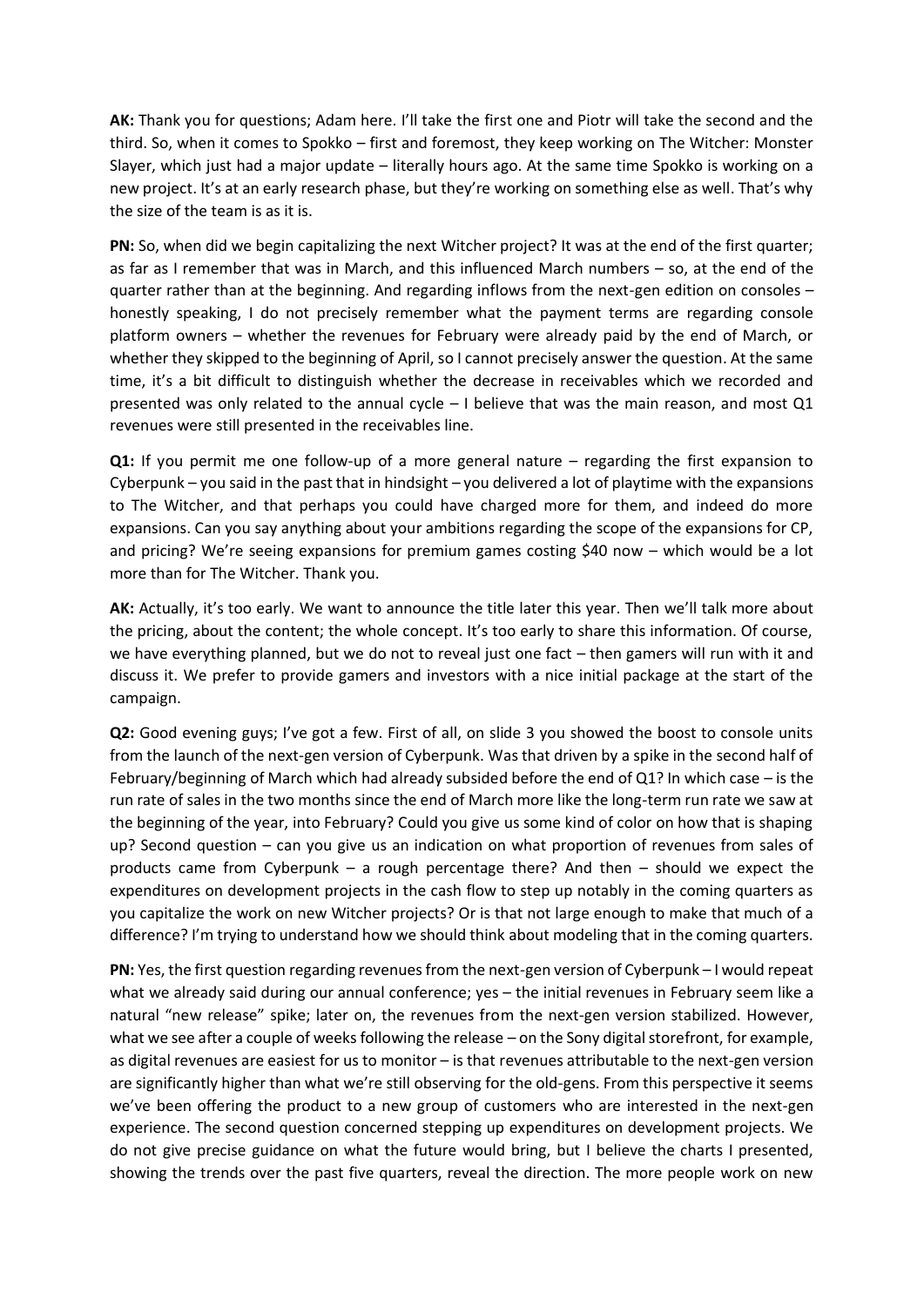projects the higher the capitalized expenditures on development, and at the same time servicing costs which feed directly into the P&L, decrease over time. That's the guidance we're ready to provide for now.

**Q2:** And I also had a question about the proportion of revenues from sales of products that came from Cyberpunk – might you address that?

**PN:** So we have not revealed this data, but as you may expect, Cyberpunk is our leading revenue generator, and is responsible for a big part of our revenues.

**Q3:** Hi everyone. I've also got three. Starting with the expansion – could you give us a bit of sense on how well the development process is going so far? How far through the process do you think you currently are? How happy are you with the way it's going? Do you have a sense of the timing of the release – is it the first or the second half of the next year? Any color there would be very helpful. Secondly, you mentioned that you plan to release pre-release marketing content for the Cyberpunk expansion in the second half of this year. Could you talk a little bit about what you're anticipating there  $-$  is it Q4? How big might it be? What would be the scope? And then finally about the game engine  $$ given your positive comments about your initial experience with UE – how might it fit into your technology plan for the next few years? Do you still think you could run two game engines; or does it make sense at some point in the future to rationalize? Thanks very much.

**AK:** So, the first two questions about the expansion and about the production – I can say that development is run mostly in the agile model. We see progress in a different way – well, we're happy with how the production is going. Of course, there's still some time to go; I'm going by what we have now. In terms of the campaign – I can't reveal anything. We are preparing to start it and once the time comes, we'll start – so, I can't really provide you with more color on this. And the game engine – this is a question I can answer precisely. The Cyberpunk expansion is the last product based on REDengine, and further products will be based on UE – including the next Witcher. As I said during my part of the speech – it's an initial stage, but we can already see some improvement in our processes. Of course, a very important part is to ensure – together with Epic programmers – that UE5 is able to support our ambitions and our designs. That's a goal we share with Epic; that's why we refer to this partnership as "strategic". At the same time, we are preparing our own tools to support features specific to our games – for example, a narrative toolset.

**Q3:** That's clear; thank you for that. I would have a follow-up on the expansion. Could you tell us when you plan to announce the launch date? You said you were perhaps going to do it this year, but are you going to give us a long lead time or a short lead time given that obviously the main game has already been launched? Thank you.

**AK:** I'm not sure I can answer. The content of the first "beat" of the campaign is not to be revealed today, so I cannot share any information about whether we would announce the title together with the price or what the precise dates would be. Sorry.

**Q4:** Hello guys; most of my questions have already been covered, so I'll just drop two. At the last set of results there was a question about your plans for headcount expansion – you said your headcount was relatively stable. Could you give us an update on that? I'm assuming from the increased R&D costs that you've started hiring – so how is this going and what is the plan for the rest of this year? And then concerning GOG.COM – obviously they've been a bit weaker in Q1; what are you seeing going into Q2 and do you expect "acceleration" from GOG for the rest of the year? Thank you.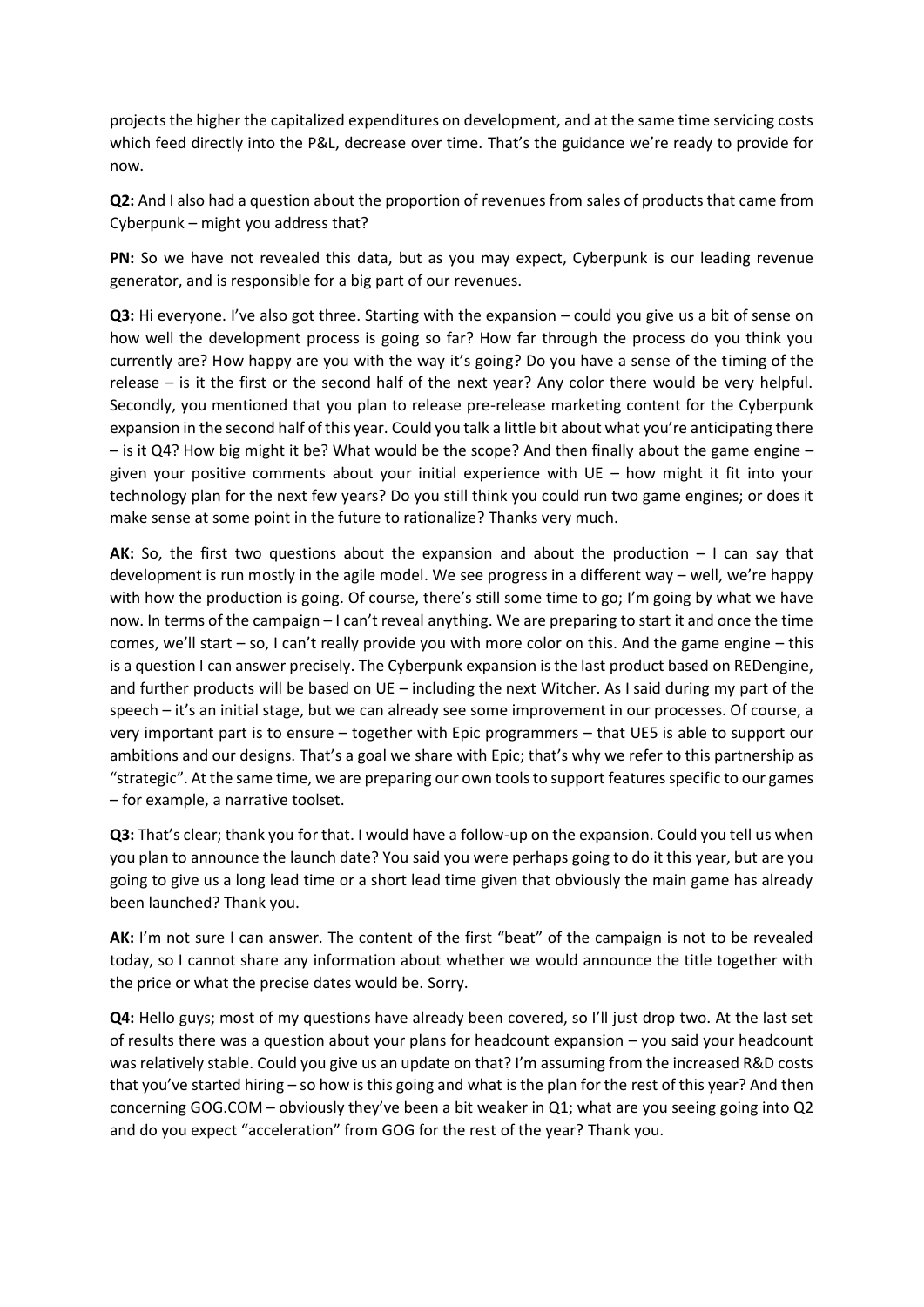**AK:** I'll take the first one. Of course, these days – in the "post-COVID" era, and all the changes related to home office, etc. – attracting and retaining employees is challenging, but at the same time – there are new opportunities. We've begun hiring remotely, and our goal is to return to the path of growth. Given our current stages of production – we're good, but we have to grow. Our goal is to develop two AAA titles in parallel, so we need more developers, and we have a very solid strategy for this – but it's internal and I can't share it. We think we have a precise idea of how to accomplish this.

**PN:** As regards GOG expectations for the next quarter and the rest of the year – we do not directly provide any guidance on future revenues. Obviously, GOG is working hard on improving its results, and the store's popularity. A piece of good news I can share with you is that GOG contracted a new supplier of games and if you dig a bit more into the GOG balance sheet, you can see an increase in deferrals – this is due to conclusion of this contract and new products being prepared for release to GOG customers. I hope this will influence future revenues and expand the GOG catalogue.

**Q5:** Thanks for taking my questions. The first one is – if you're going to start marketing for CP expansion in Q4, does that imply that you are going to launch it in the first half of 2023 – or is it a really small campaign, and it will build up in the first half of the year, into the second half? That's the first question. Secondly – can you give us an idea on the tax rate for the full year in 2022 and 2023? And regarding use of Unreal Engine – do you think that speeds up the next Witcher game, or will it slow it down, or will it not make any difference?

**AK:** I'll take the first one. We haven't said we would start in Q4 – we said we'd start in the second half of the year. I know I'm repeating myself, but we can't share any further details today in this regard. We are eager to start talking about our next titles, because we've been silent for quite a while, but we

**PN:** The second question concern tax rates for 2022 and 2023. Again, it's a question about the future. The Polish tax regulations are really complex and we're not guiding on what tax relief we would be able to use, and to what extent. On top of that there's the withholding tax issue. In broad terms I would say that the standard tax rate in Poland is 19%, while the preferential IP Box tax regime allows us to tax our corporate income at 5%, so the effective tax rate should be somewhere within this bracket.

**AK:** The third question is easy to answer. I wouldn't expect any major changes in the length of production, but I truly believe that with UE we can run production much more smoothly, with massive technical support from Epic, and that we can be more focused on our non-technological creative layers – so I expect that the process will become much more secure, predictable and smooth – within the same timeframe, but with a more secure effect.

**Q6:** Good evening; just one last question on GWENT. Could you give us an update on the overall trajectory of the game since the successful Android launch in 2020? Should we see the overall pattern of engagement as a slow, managed decline from that high base back then, or is there a different pattern – smoothing out the short-term effects from new season launches and so on? Thanks.

**AK:** We continue to develop GWENT. As for the current year, we're planning to release a single-player mode which we refer to as Project Golden Nekker. This is what the GWENT team is focused on, and we'll share more information about this soon. That's all I can say about GWENT.

**Q6:** I was going to add "ignoring the impact of Project Golden Nekker" but I appreciate the information you're able to share. Thank you.

**Q7:** Hi, good afternoon. First of all, I've got one follow-up question concerning this single-player GWENT project. Your slide which presented the projects you expect to release this year did not include it; I wonder if it means it's not coming out this year? I believe you did say it was supposed to launch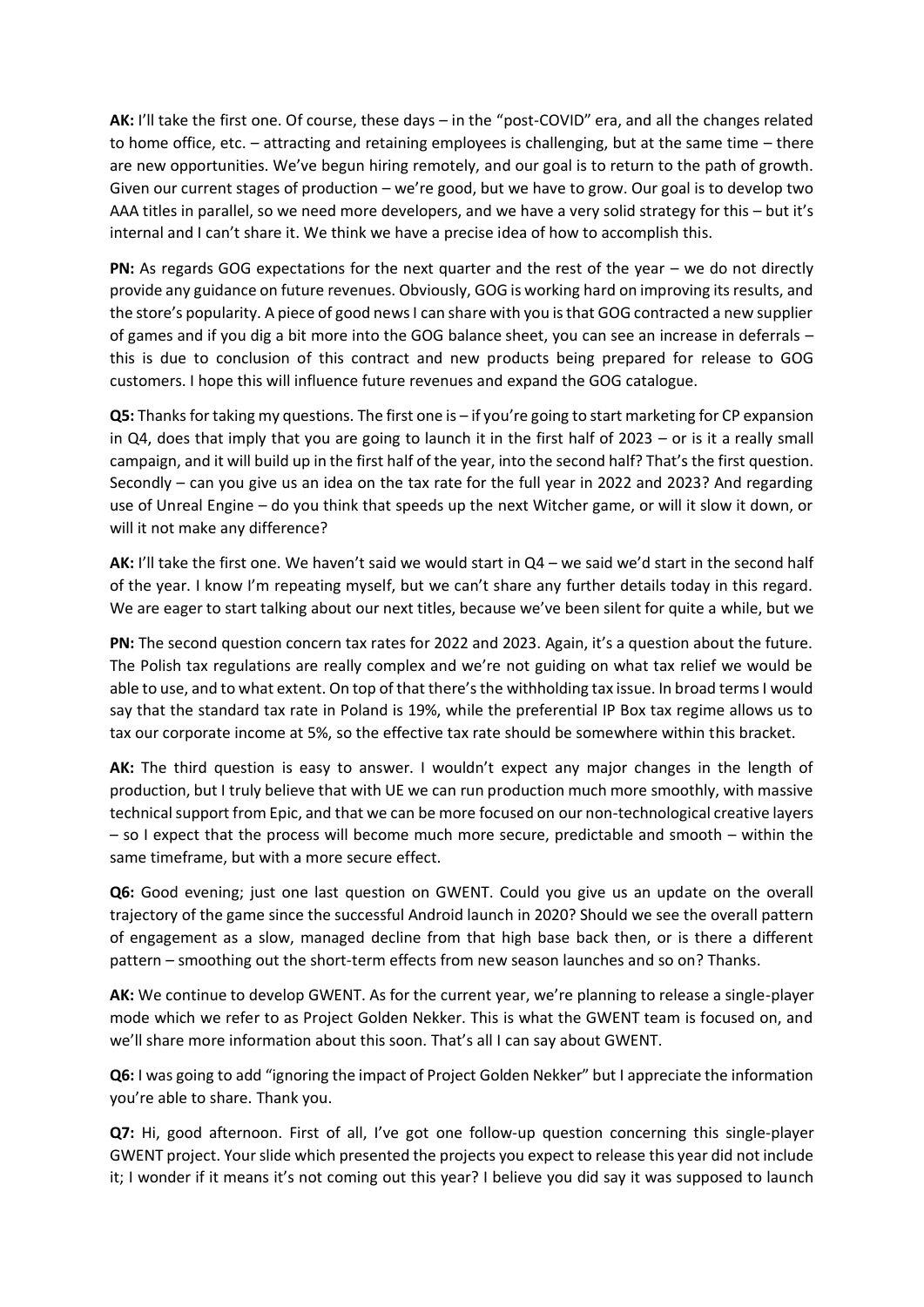this year – correct me if I'm wrong. The second question is a general one about the market. Could you give us some insight on the current state of the gaming market from your point of view? Do you see a slowdown in sales? What are your thoughts on the market in this post-COVID, high-inflation, possibly even recessionary period? Thank you.

**AK:** Adam here; I guess I'll take both. Yeah, Golden Nekker wasn't on the slide – it's a relatively smallscale event given our business; that's why. Yep, it's planned for this year, but in general, GWENT results are not very important, as everyone knows. We continue to support GWENT, but as a business line it's fairly minor; that's why sometimes we just don't talk about it. As for our thoughts about the gaming market – you know, it's not easy to judge from our perspective. For example, considering GOG – it looks okay, but with regard to our main games – given the history of Cyberpunk – we have no reference. We see that the next-gen update is successful, but without a reference it's hard to judge. The first quarter was very competitive; that's for sure, but that's not due to COVID; there were simply many releases – and that's all I can say.

**AK:** Thank you very much; now we'll read and answer the questions asked in the chat.

**Q1:** Can you please give the number of CP77 sales in the first half and second half of the quarter?

**PN:** As you know, we do not share individual sales results for specific quarters. When we reach a milestone we announce the most up-to-date results, which we did recently, but for now there are no individual sales figures included in our Q1 report.

**Q2:** What do you expect from the gaming sector in general for the rest of the year? Recently Microsoft was guiding for a decrease, yesterday Nvidia shared similar thoughts. Sony is struggling with the production of consoles, and so on.

**AK:** Definitely, for hardware manufacturers – not only in our industry – it's a tough time. For pure gaming companies, like ours – we don't see it like this. In our case – especially with Cyberpunk – everything depends on how the next patch launches, how the expansion campaign begins; whether the sentiment related to the game will change – this is much more important than the general market condition. Same with The Witcher 3 – it's about how the game's next-gen version will be received. So, more is in our hands and more depends on what we deliver.

**Q3:** Does the company plan to set a new management incentive plan after admitting that the targets for the 2020-2025 program are not achievable? Second, how do you perceive consolidation driving the global gaming industry after sentiments to computer gaming studios weakened? Would CDR be interested in a larger deal given its last cash reserves, or will you stick to your previous approach to be very selective only? What is the situation with wage pressure in the industry in Poland and elsewhere amid inflation? How difficult is it to get employees? What trends can you see? How difficult is it to keep developers at work?

**AK:** So the first question was about the management incentive program – I wouldn't say it's for management, but a general incentive program based on our stock. Yes, we analyze different options and we evaluate what the next incentive program for the CD PROJEKT Group could be. As for now, this is still a work in progress and no strategic decisions have been made. So – we continue to look for the best solution for the Group.